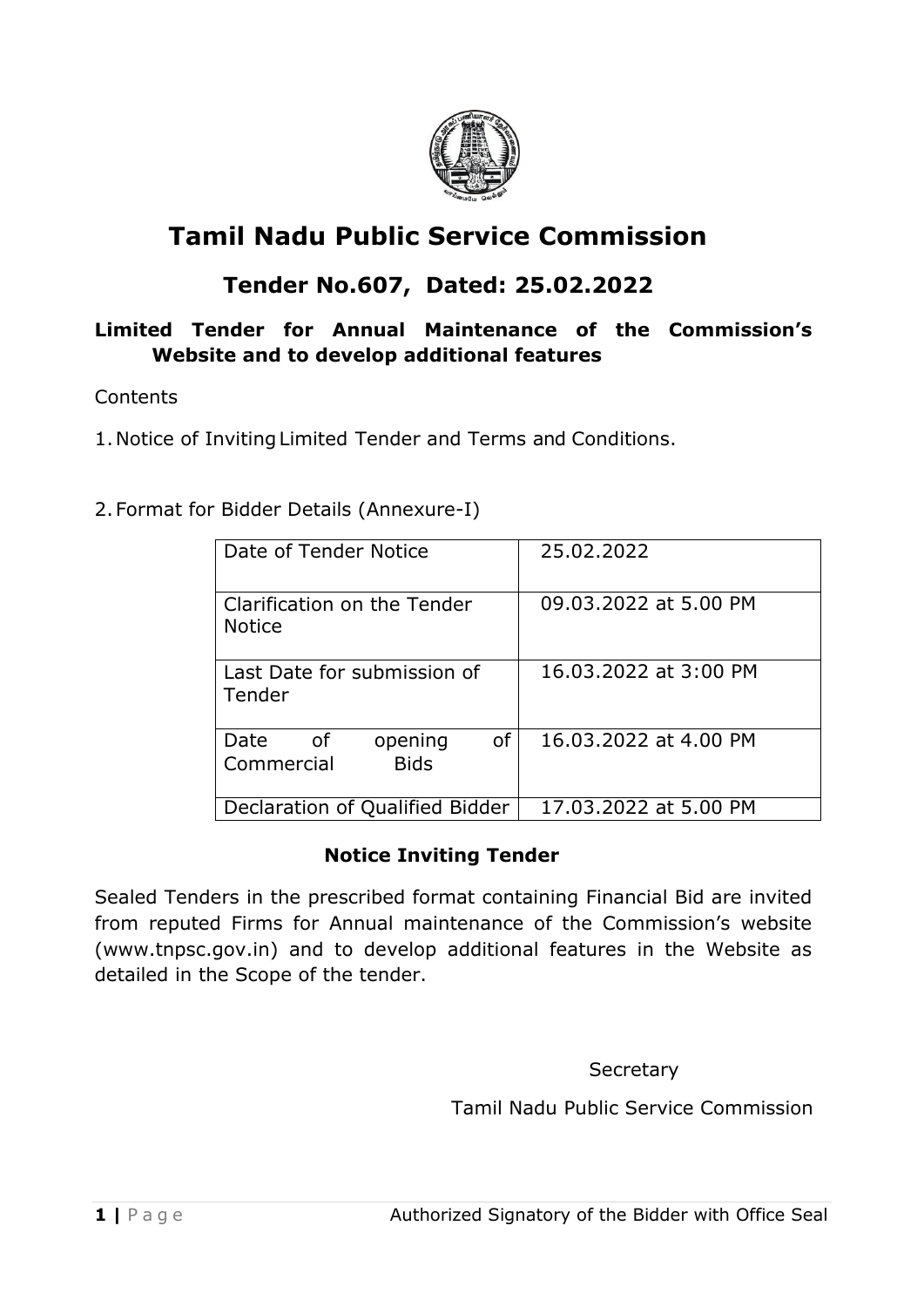#### **Scope of Work**

- 1. The agency to which the contract will be awarded shall be responsible for day-to-day maintaining and updating the contents in both English and Tamil versions of the website. Daily maintenance would include adding features/links and Changes to web structure, design, navigation or functionality as and when required, uploading/updating the contents of all the pages of the website on timely basis and modifying the existing web pages so as to give a **new facelift** to the website as and when instructed in coordination with the Nodal Officer concerned.
- 2. The following additional requirement are to be developed along with AMC
	- i) Development and Deployment of **Mobile Application** reflecting the contents of the Commission's website in a phased manner based on the requirements furnished by the Nodal Officer concerned from time to time.
	- ii) All the HTML web pages (roughly around 200 at present) have to be converted to dynamic web pages.
	- iii) The maintenance of APP and DB servers of the website located at Tamil Nadu State Data Centre (TNSDC), Chennai and Regional Data Centre (RDC),Trichy. Mirroring of contents from servers at TNSDC, Chennai to RDC,Trichy from time to time.
	- iv) Developing provision to host tentative answer keys relating to Departmental Examination in **dynamic** mode.
	- v) A new submenu and dynamic web page to be created to host the details of Grievance Redressal Officer and provision to update the contents dynamically.
	- vi) Provision to create new menus and sub menus as per requirement by the Admin dynamically.
	- vii) Developing provision to send Auto reminder/ Scheduler (SMS Package) through website whenever and wherever required.
	- viii) Developing provision to host the details of notification like Qualification(s), Service Rules, Scheme of Examination etc., with Web API and Token authentication return as JSON.
	- ix) Developing option to test host the contents before publishing in the Commission's website.
	- x) Carry out the changes/updates required as and when decided by the Commission.
	- xi) Create new dynamic web pages according to any future requirements as decided by the Commission.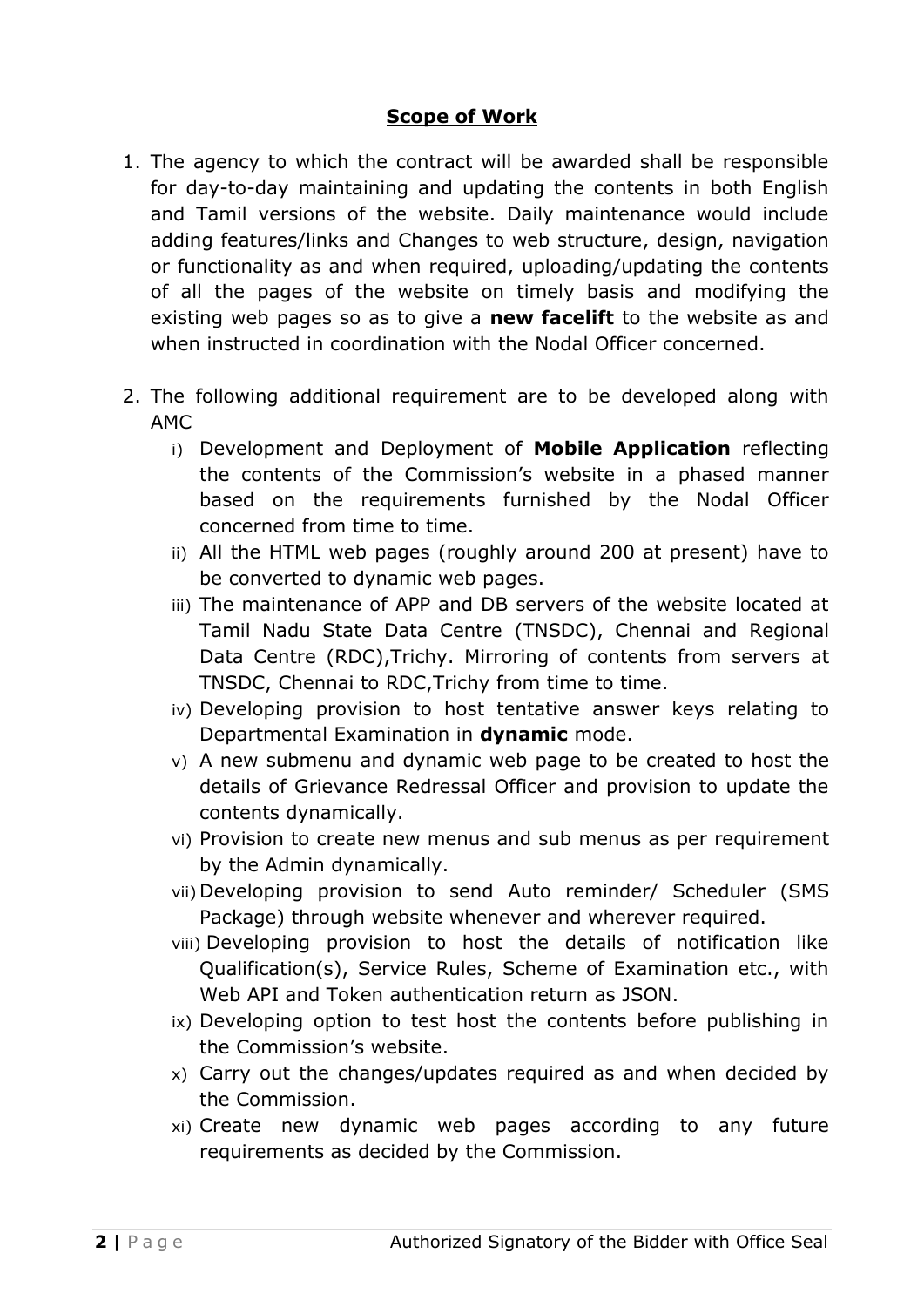- xii)Create/Integrate verified social media accounts in all the web pages.
- xiii) One manpower resource shall be made available to attend to the work specified herein. One more additional manpower resource may also be provided whenever required (i.e.) in case of a situation where the existing resource is unable to attend to the work or requires any additional support.
- xiv) The availability of manpower resource shall be ensured for all seven days of the week including Government holidays.
- **xv) One manpower shall be made available in the Commission's office on all working days during the official working hours.**
- xvi) The manpower resources shall attend to the work specified herein at any time in either within official working hours or beyond that without any excuse.
- xvii)Any other work not specified in the activities above, but required for website shall also be done.

# **Terms and Conditions**

- 1) The Agency will be required to maintain the content management tool to make the website dynamic and interactive.
- 2) The agency will be required to find all the error regarding the websites and their removal.
- 3) The agency will be required to find all non-operative functions of website and make them operative.
- 4) The agency will maintain the website and incorporate mandatory elements as required by the Guidelines for Indian Government Websites. If necessary, the agency will also be required to redesign the website in accordance with the mandatory requirements of such guidelines or the needs of TNPSC.
- 5) Any other work not specified above but required for website will be done by the agency
- 6) A copy of CD/DVD under intimation to the Commission containing the backend software/source code shall be made available to TNPSC on installation and after every stage affecting the source code.
- 7) The agency shall undertake Security audit for the website, in case of any fresh module as and when necessary from TNEGA empanelled agencies/auditors.
- 8) The agency shall have to provide security from virus/ vulnerable attacks and hacking of the websites. In case of Virus or Hacking or vulnerable attack, the agency shall have to re-create/restore the websites as per the requirements of TNPSC.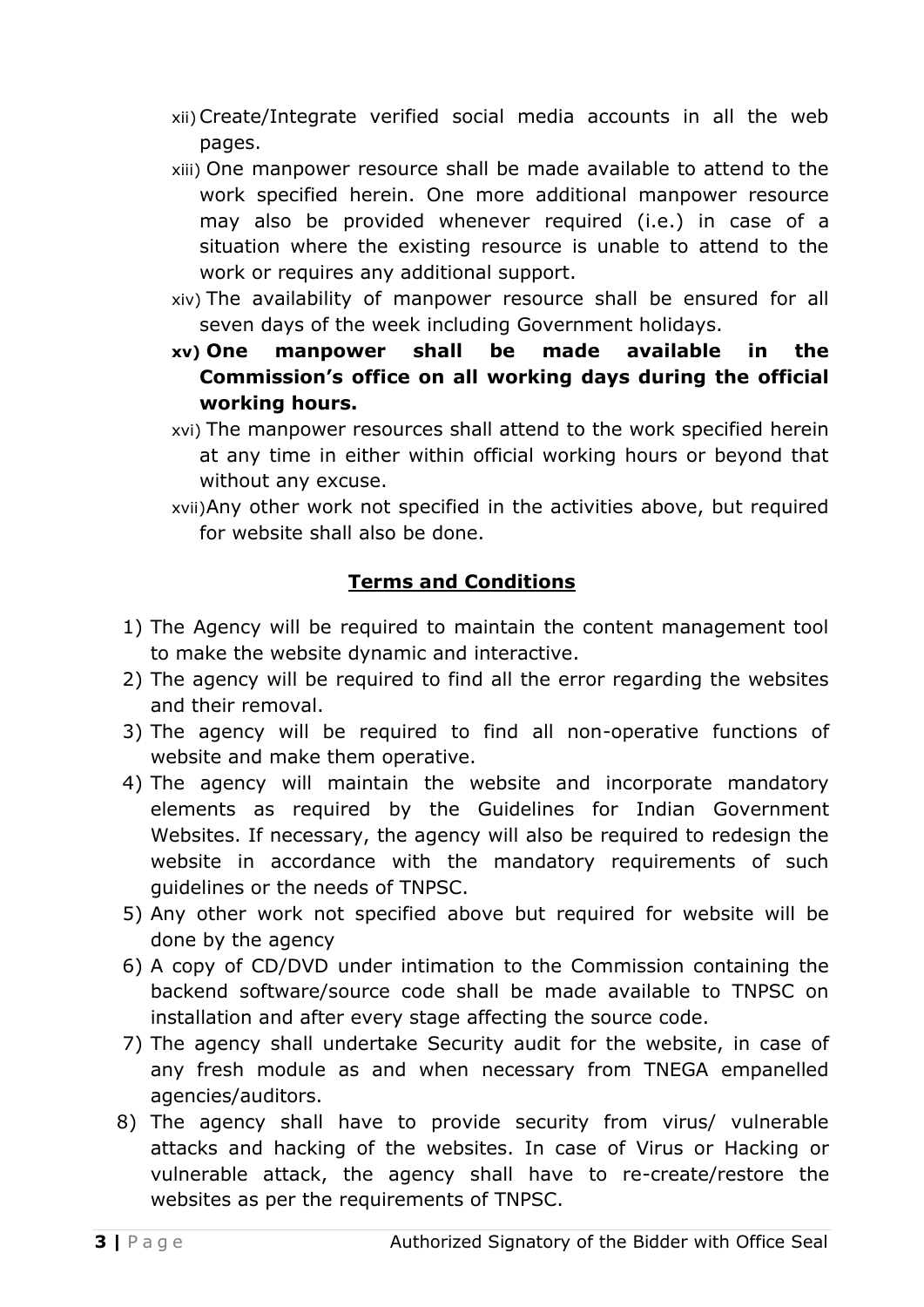- 9) The agency shall take instantaneous steps to resolve the issues/ vulnerabilities/ alerts, if any, pointed out by the CSA-TN/ CERT-TN/ CERT-IN.
- 10)The agency shall be required to undertake full responsibility of the safe custody, security of data supplied by TNPSC. It shall ensure there is no transmission of content in any form to any individual or institution outside the purview of website maintenance.
- 11)The agency shall have to update content text changes to static web pages, images and video clips. Updates to content of the web pages will be supplied by TNPSC via email and executed as specifically required by TNPSC.
- **12) The agency has to monitor the website and ensure its availability 24\*7 in co-ordination with the Network Team at TNSDC, Chennai.**
- 13)The agency shall have to provide the training to the Commission's staff regarding content management tool to host any content in the website.

## **I. Eligibility:**

- 1. The bidder should be a company registered under the Indian Companies Act 1956/2013 or firm.
- 2. Joint Ventures & Consortiums are not allowed to participate in the bid.
- 3. The bidder must have completed at least 5 years of operation in the field of website / software development.
- 4. The bidder must have a valid website.
- 5. The bidder should have an established set up in Tamil Nadu and Development / Support Center in Chennai.
- 6. The bidder should have experience of website development in Central or State Government departments or reputed private companies.
- 7. Should have valid PAN number and GST Numbers for their firms

# **II. Other Conditions:**

- 1. Successful vendor shall accept the work order within 2 days of receipt of work order. Otherwise, the EMD will be forfeited.
- 2. The agency will be required to maintain the content management tool to make the website dynamic and interactive.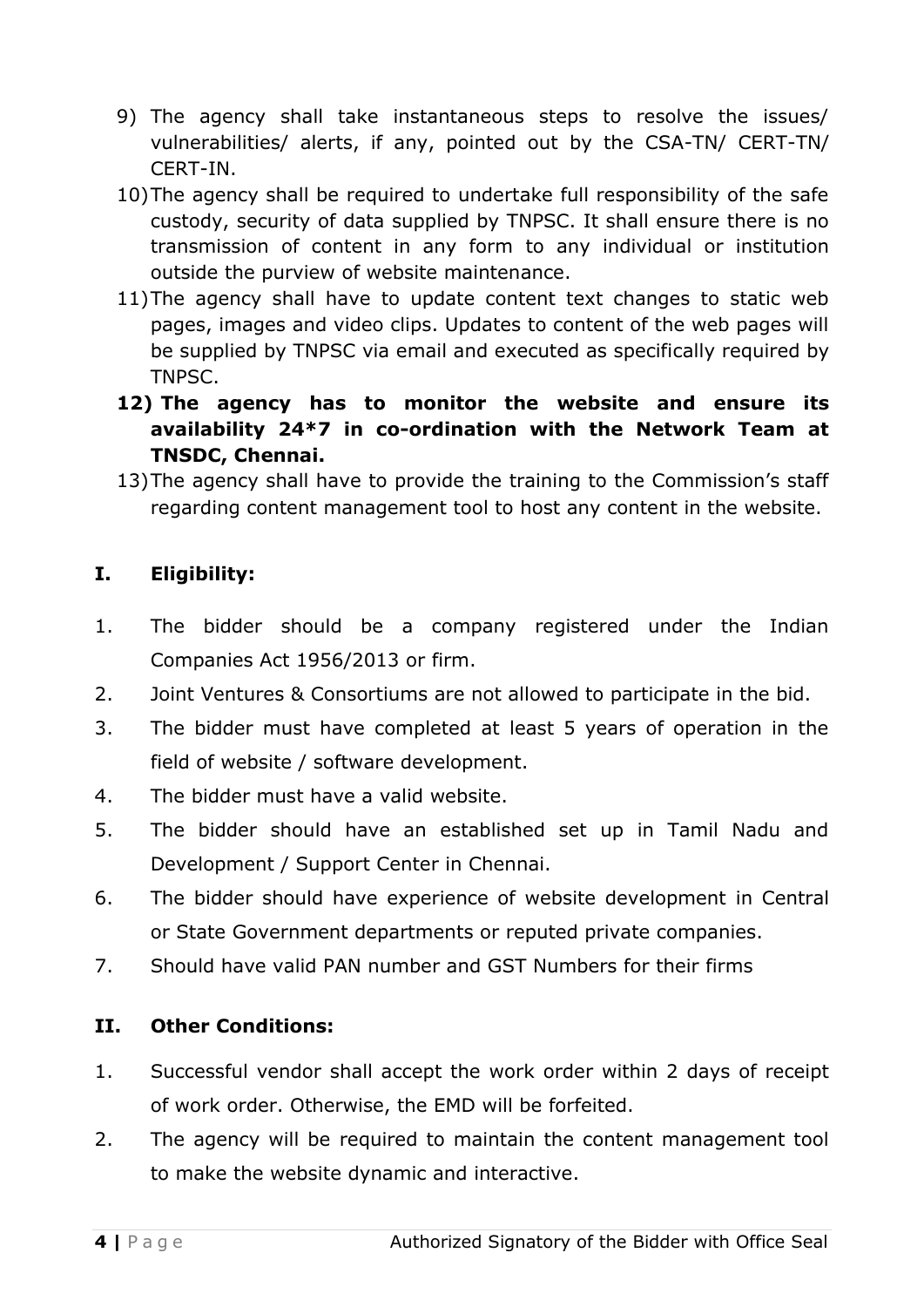- 3. The agency will be required to find all the errors in the website and rectify them.
- 4. The agency will be required to find all non-operative functions of the website and make them operational.
- 5. The agency will maintain the website and incorporate mandatory elements as required by the Guidelines for Indian Government Websites. If necessary, the agency will also be required to redesign the website in accordance with the mandatory requirements of such guidelines or the needs of TNPSC.
- 6. A copy of DVD containing the backend software/source code shall be made available to TNPSC on installation and after every stage affecting the source code.
- 7. The agency shall undertake Security audit for the website, in case of any fresh module is added or as and when necessary, from TNEGA empanelled agencies/auditors.
- 8. The agency shall have to provide security from Virus attacks and Hacking of the Websites. In case of Virus or Hacking attack, the agency shall have to re-create/restore the websites as per the requirements of TNPSC.
- 9. The agency shall be required to undertake full responsibility of the safe custody, security of data supplied by TNPSC. It shall ensure there is no transmission of content in any form to any person outside the office.
- 10. The agency shall have to update content text changes to static web pages, images and video clips. Updates to content of the web pages will be supplied by TNPSC via email and executed as specified by TNPSC.
- 11. The agency shall have to provide 24X7 monitoring of the websites availability.
- 12. The agency shall have to provide the training to the Commission's staff regarding content management tool to host any content in the website.

# **13. Any other work essentially required for website shall be done by the agency under intimation to TNPSC.**

14. The additional development shall be completed within stipulated time.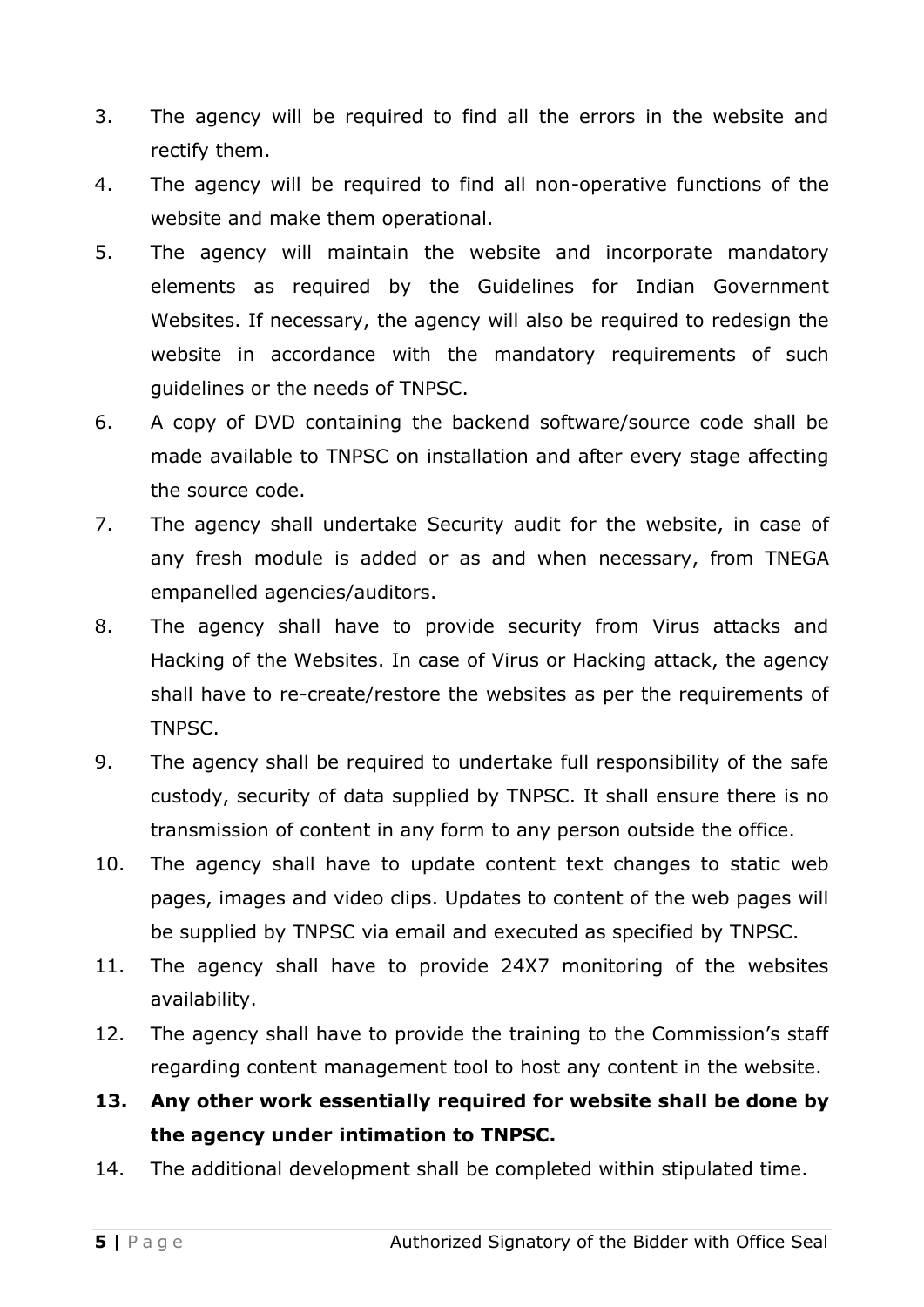- 15. Only those firms which in their individual capacity, satisfy the eligibility criteria need to quote for this tender and the bids submitted by the bidders who do not fulfill the eligibility criteria will be summarily rejected.
- 16. The bidder should have required infrastructure and manpower.
- 17. Sufficient man power shall be deployed in this project and atleast one / two developers shall be deputed and made available in the office of TNPSC till the completion of project/contract.
- 18. Incomplete Tenders are liable to be rejected.
- 19. The agency shall engage Professional personnel with necessary experience for the development of the web pages and maintenance of the website.
- 20. TNPSC will award the contract to the Tenderer whose Tender has been determined to be substantially responsive and has been determined as the lowest evaluated bid, provided further that the Tenderer is determined to be competent to execute the job satisfactorily. TNPSC shall however not bind itself to accept the lowest or any Tender, wholly or in part.
- 21. TNPSC, reserves the right to accept or reject any Tender, and to annul the Tender process and to reject all bids at any time prior to award of the contract, without thereby incurring any liability to the affected Tenderer or Tenderers on the grounds of its action. The decision of TNPSC in this regard would be final and binding.
- 22. Entire activities shall be done by the successful bidder themselves and it should not be outsourced.
- 23. Corrupt or Fraudulent Practices: Bidders shall observe the highest standard of ethics during the execution of such contracts. TNPSC reserves the right to reject a proposal if it is found that the Bidder recommended for award has engaged in corrupt or fraudulent practice(s) while competing for the contract in question.
- 24. The company should not have been blacklisted any State/Government/ Central Government Department /PSU for any reason.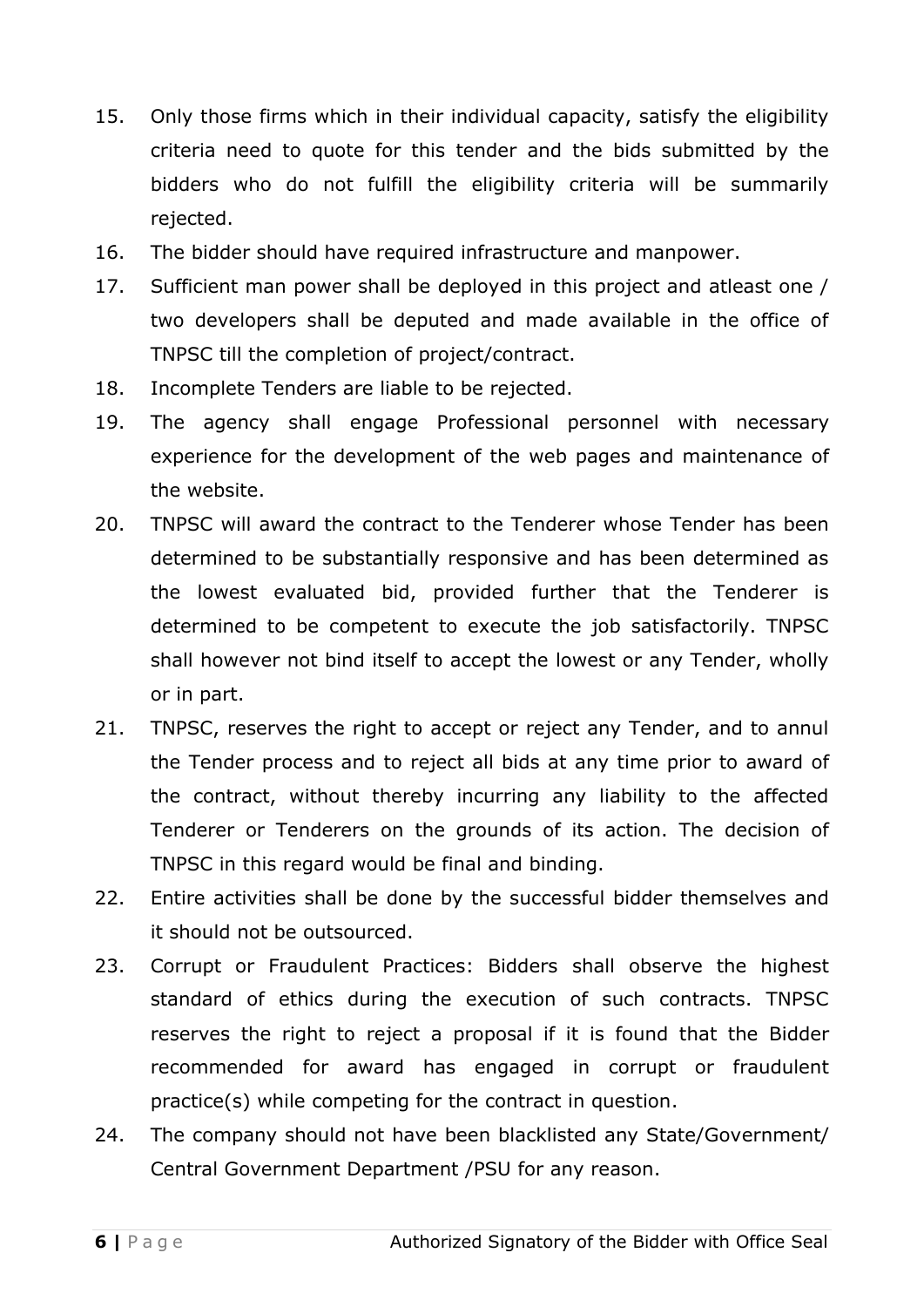- 25. Income Tax as applicable shall be deducted at source.
- 26. The bidder should enclose copies of documents substantiating their claim in this tender. Failing which the tender will be rejected without any further information.
- 27. Page reference for the enclosed documents shall be made in the respective places of the eligibility conditions and other conditions, wherever necessary.

#### **III. Submission of Bids:**

The Financial Bid should contain only Price Bid as in Annexure-I.

#### **IV. Evaluation of Bids:**

#### **1. Financial Evaluation and Comparison of Bids**

Financial bid will be opened on the date and time mentioned in the fact sheet at the office of TNPSC .The Bidder with the lowest rate would be awarded with the contract, subject to the fulfillment of tender conditions given in this tender documents.

#### **V. Validity of Bids:**

The bids submitted for this tender shall be valid for 6 months from the date of submission of tender.

#### **VI. EARNEST MONEY DEPOSIT (EMD):**

- 1. The bidder should enclose the bid security (EMD) of Rs. 25,000/- (Rupees Twenty Five Thousand only) in the form of Demand Draft obtained in favour of the Secretary, Tamil Nadu Public Service Commission, Chennai.
- 2. EMD of the successful bidder will be adjusted in the Security Deposit.
- 3. The Earnest Money will be forfeited on account of one or more of the following reasons:
	- i. Bidder withdraws its Bid during the validity period specified in Tender Document.
	- ii. In case of a successful bidder, the said bidder fails to sign the Agreement in time; or furnish Performance Bank Guarantee.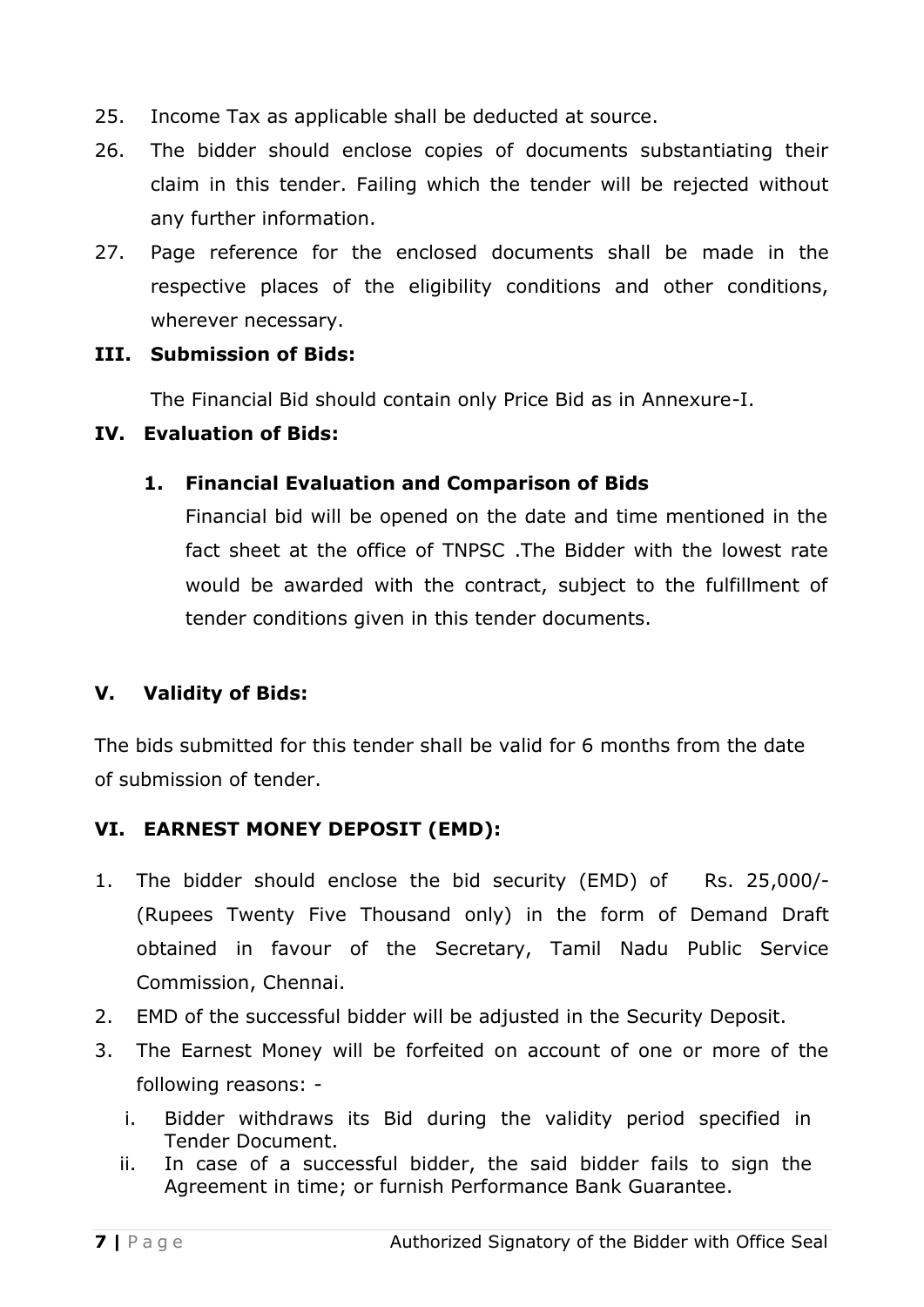- 4. EMD of all unsuccessful bidders would be released by TNPSC within one month of the bidder being notified as being unsuccessful.
- 5. The EMD amount is interest free and will be refundable to the unsuccessful bidders without any accrued interest on it.

#### **VII. Right to Terminate the Process**

TNPSC reserves the right to annul the Tender Document process, or to accept or reject any or all the Bids in whole or part at any time without assigning any reason and without incurring any liability to the affected bidder(s) or any obligation to inform the affected bidder(s) of the grounds for such decision.

#### **VIII. Clarifications and amendments of Tender Document**

1. During the process of evaluation of Bids, TNPSC may, at its discretion, ask Bidders for clarifications on their bid. The Bidders are required to respond within the prescribed time frame for any such clarification. In case of non-compliance, their bids will be disqualified and rejected without further notice.

2. TNPSC may for any reason, modify the Tender Document from time to time. The amendment(s) to the Tender Document, if any, would be clearly spelt out posted on the website as provided in the document and the bidders may be asked to amend their bids due to such amendments.

#### **IX. Late Bids**

1. Bids received after the due date and the specified time (including the extended period, if any) for any reason whatsoever, shall not be entertained and shall be returned unopened. TNPSC shall not be responsible for any postal delay or non-receipt/ non-delivery of the documents. No further correspondence on the subject will be entertained.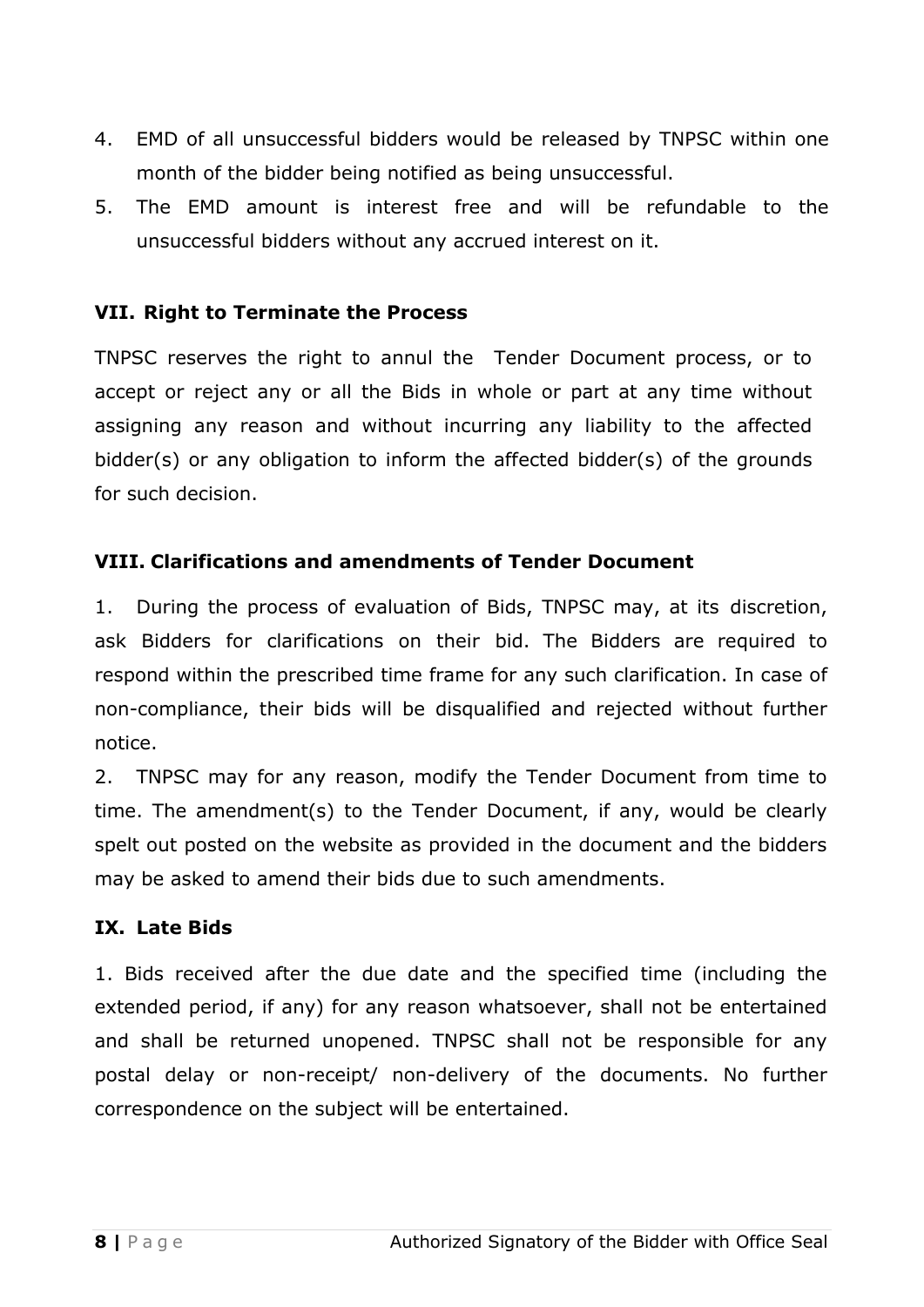#### **Note:-**

i. Evaluation Committee may, at its discretion, call for additional information from the bidder(s) through email /fax/ telephone /meeting or any other mode of communication. Such information has to be supplied within the set out time frame as provided by Evaluation Committee, otherwise Evaluation Committee shall make its own reasonable assumptions at the total risk and cost of the bidders and the bid is liable to be rejected. Seeking clarifications cannot be treated as acceptance of the bid. For verification of information submitted by the bidders, the committee may visit bidder's offices at its own cost. The bidders shall provide all the necessary documents, samples and reference information as desired by the committee. The bidders shall also assist the committee in getting relevant information from the bidders' references.

#### **X. Notification of Award of Contract**

TNPSC will notify the successful bidder in writing that its bid has been accepted. The notification of award will constitute the formation of the contract after submission of performance bank guarantee by the successful bidder.

#### **XI. Signing of Contract**

After TNPSC notifies the successful bidder that its proposal has been accepted, the successful bidder shall sign the Contract within 16 working days. After signing of the Contract, no variation in or modification of the terms of the Contract shall be made.

#### **XII. Payment:**

75% Payment will be made to the bidder after success full completion of the projects. Balance 25 % shall be made after completion of full-fledged training to the Staff of the Commission.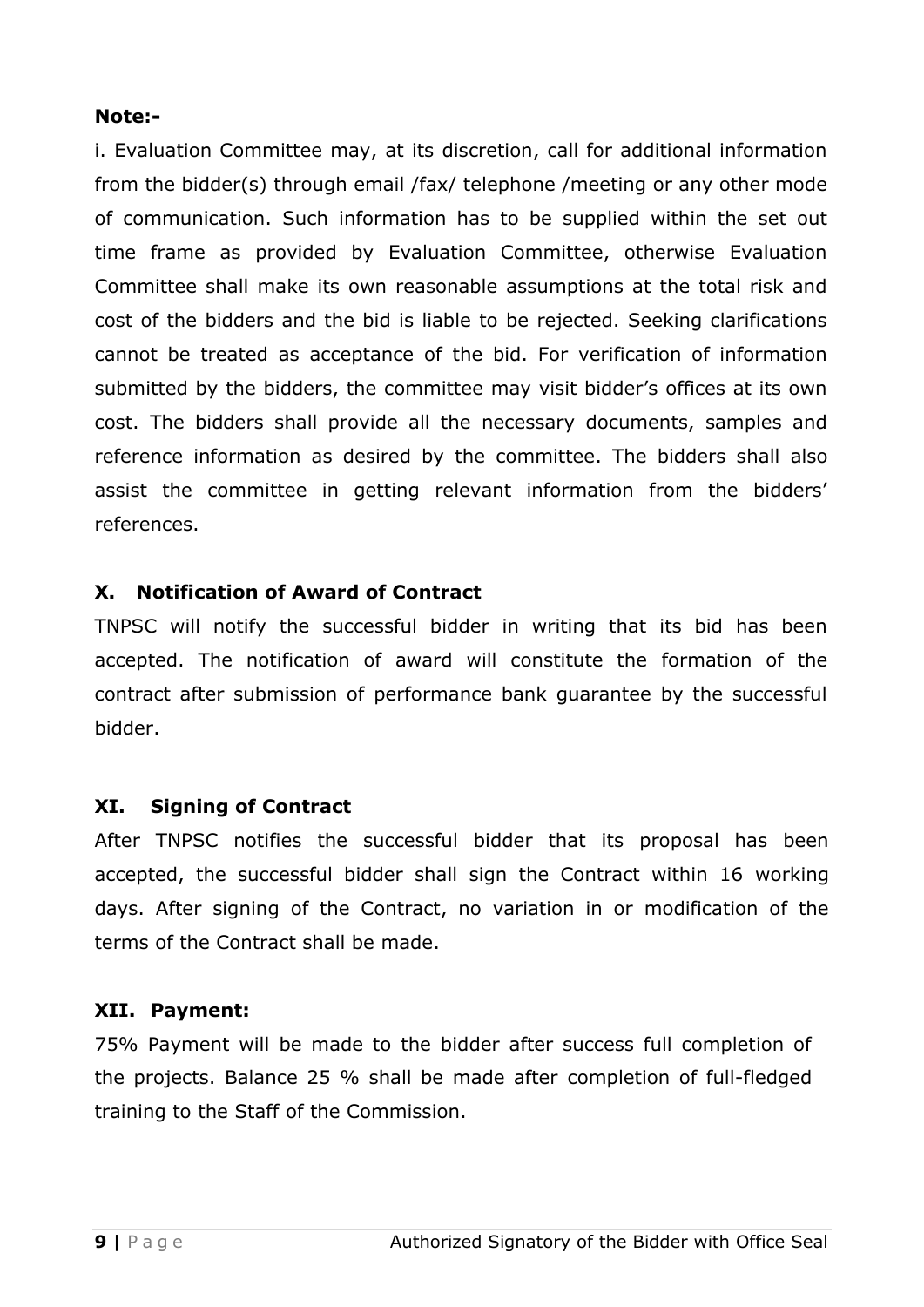### **XIII. Penalty:**

1. If any of the stages specified, either not completed or not completed satisfactorily as per the approved time schedule, forming part of the contract agreement due to reasons solely and entirely attributable to the Selected Bidder and not in any way attributable to the delay on the part of TNPSC, a penalty @ 1.0% of the bid value of the delayed stage of the item, per day (subject to maximum 10%) may be imposed and accordingly the time for the next stage be reduced by the TNPSC, to account for the delay.

2. If the delay or non-performance adversely affects the TNPSC in any manner, the security deposit will be forfeited and other legal action would be initiated as per terms and conditions of contract. The TNPSC may rescind this part of the contract and shall be free to get it done from any other agency at the risk and cost of the Selected Bidder.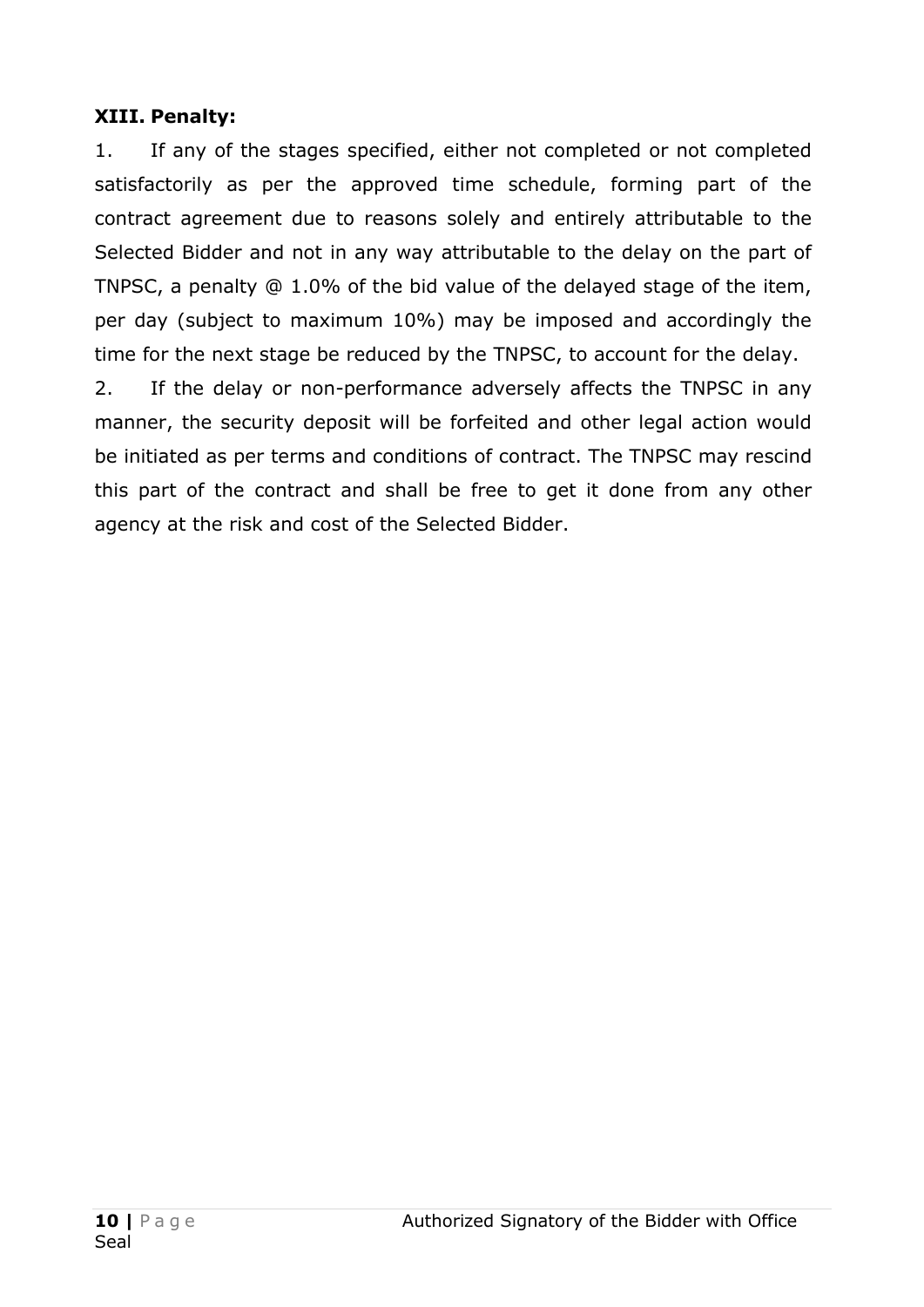# **Annexure - I**

## **Financial Bid**

**[On the Letter head of Bidder and should be separately sealed as per instruction]**

Reference No. : Sanctice School and Date: Date: FILE NO. :

The Secretary, Tamil Nadu Public Service Commission, TNPSC Road, Chennai – 600 003

Sir,

I/ We hereby submit our price bid for the Activities and Annual Maintenance Contract as indicated in the Tender document

|    |                                                                                                                                                                                                                                                                                                                                                                                                                                                                                                                                                                                                               | <b>Item of Work</b>                                                                                                                                                                                                                                                   | <b>Rate in INR</b> | <b>Rate in Words</b> |
|----|---------------------------------------------------------------------------------------------------------------------------------------------------------------------------------------------------------------------------------------------------------------------------------------------------------------------------------------------------------------------------------------------------------------------------------------------------------------------------------------------------------------------------------------------------------------------------------------------------------------|-----------------------------------------------------------------------------------------------------------------------------------------------------------------------------------------------------------------------------------------------------------------------|--------------------|----------------------|
| 1. | The agency to which the contract will be awarded shall be<br>responsible for day-to-day maintaining and updating the<br>contents in both English and Tamil versions of the website.<br>Daily maintenance would include adding features/links and<br>structure, design, navigation<br>Changes to web<br>or<br>functionality as and when required, uploading/updating the<br>contents of all the pages of the website on timely basis and<br>modifying the existing web pages so as to give a new<br><b>facelift</b> to the website as and when instructed in<br>coordination with the Nodal Officer concerned. |                                                                                                                                                                                                                                                                       |                    |                      |
|    |                                                                                                                                                                                                                                                                                                                                                                                                                                                                                                                                                                                                               | 2. The following additional requirement are to be developed<br>along with AMC                                                                                                                                                                                         |                    |                      |
|    |                                                                                                                                                                                                                                                                                                                                                                                                                                                                                                                                                                                                               | 1) Development<br>and<br>Deployment<br>of<br><b>Mobile</b><br><b>Application</b><br>reflecting<br>the<br>οf<br>contents<br>the<br>Commission's website in a phased manner based on<br>the requirements furnished by the Nodal Officer<br>concerned from time to time. |                    |                      |
|    |                                                                                                                                                                                                                                                                                                                                                                                                                                                                                                                                                                                                               | 2) All the HTML web pages (roughly around 200 at<br>present) have to be converted to dynamic web<br>pages.                                                                                                                                                            |                    |                      |
|    |                                                                                                                                                                                                                                                                                                                                                                                                                                                                                                                                                                                                               | 3) The maintenance of APP and DB servers of the<br>website located at Tamil Nadu State Data Centre<br>(TNSDC), Chennai<br>and Regional<br>Data<br>Centrel<br>(RDC), Trichy. Mirroring of contents from servers at<br>TNSDC, Chennai to RDC, Trichy from time to time. |                    |                      |
|    |                                                                                                                                                                                                                                                                                                                                                                                                                                                                                                                                                                                                               | 4) Developing provision to host tentative answer keys<br>relating to Departmental Examination in dynamic<br>mode.                                                                                                                                                     |                    |                      |
|    |                                                                                                                                                                                                                                                                                                                                                                                                                                                                                                                                                                                                               | 5) A new submenu and dynamic web page to be created<br>to host the details of Grievance Redressal Officer and<br>provision to update the contents dynamically.                                                                                                        |                    |                      |